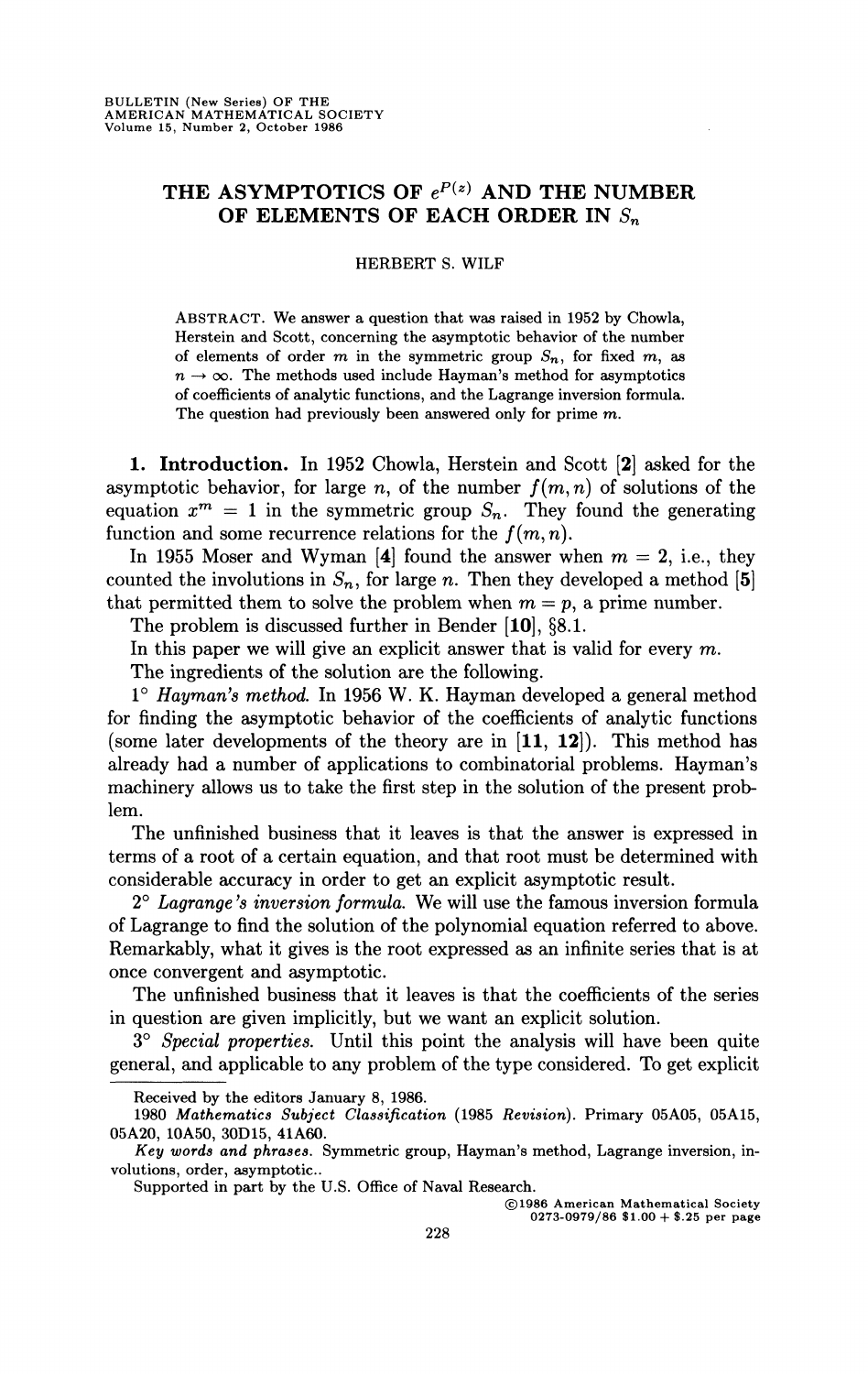values for the coefficients mentioned above, however, one has to use specific properties of the problem of the orders of elements of *Sn.* The most useful special property turns out to be this: if the order of an element divides *m* and is  $\leq m$  then it is  $\leq m/2$ . (!)

## **2. Statement of results.** Let

$$
f(m, n) = |\{x \in S_n \mid x^m = 1\}|.
$$

It was found in [2], and can also be obtained quickly from the exponential formula, that

(2.1) 
$$
\sum_{n\geq 0} \frac{f(m,n)}{n!} x^n = \exp \left\{ \sum_{d|m} \frac{x^d}{d} \right\} \qquad (m = 1, 2, ...).
$$

When  $m = 2$ , Moser and Wyman found that the number  $f(2, n)$  of involutions of *n* letters satisfies

(2.2) 
$$
f(2,n) \sim \frac{1}{\sqrt{2}} n^{n/2} \exp(-n/2 - 1/4 + \sqrt{n}).
$$

If *m* is an odd prime p, they showed that

(2.3) 
$$
f(p,n) \sim \frac{1}{\sqrt{p}} n^{n(1-1/p)} \exp(-n(1-1/p) + n^{1/p}).
$$

The main result of the present paper is the following. Define

(2.4) 
$$
\varepsilon_{m,n} = \begin{cases} 1/(2m^2n) & \text{if } m \text{ is even,} \\ 0 & \text{if } m \text{ is odd,} \end{cases}
$$

and

(2.5) 
$$
\tau = \tau(m,n) = n^{-1/m} \left\{ 1 + \frac{1}{mn} \sum_{\substack{d|m \\ d < m}} n^{d/m} + \varepsilon_{m,n} \right\}.
$$

Then for fixed m, as  $n \to \infty$  we have

(2.6) 
$$
f(m,n)/n! \sim \frac{\tau^n}{\sqrt{2\pi mn}} \exp\left\{\sum_{d|m} \frac{1}{d\tau^d}\right\}.
$$

It is easy to check that  $(2.6)$  reduces to  $(2.2)$ ,  $(2.3)$  in those special cases. If  $g(m, n)$  is the number of elements of  $S_n$  of order m then evidently

$$
g(m,n)=\sum_{d|m}\mu(m/d)f(d,n)\qquad (m=1,2,\ldots),
$$

hence the result  $(2.6)$  applies without change to  $g(m, n)$  also.

**3. The first step: Hayman's method.** In his 1956 paper Hayman considered, among other problems, the question of the asymptotic behavior of  $\{a_n\}$  defined by

(3.1) 
$$
\sum_{n\geq 0} a_n z^n = e^{P(z)}
$$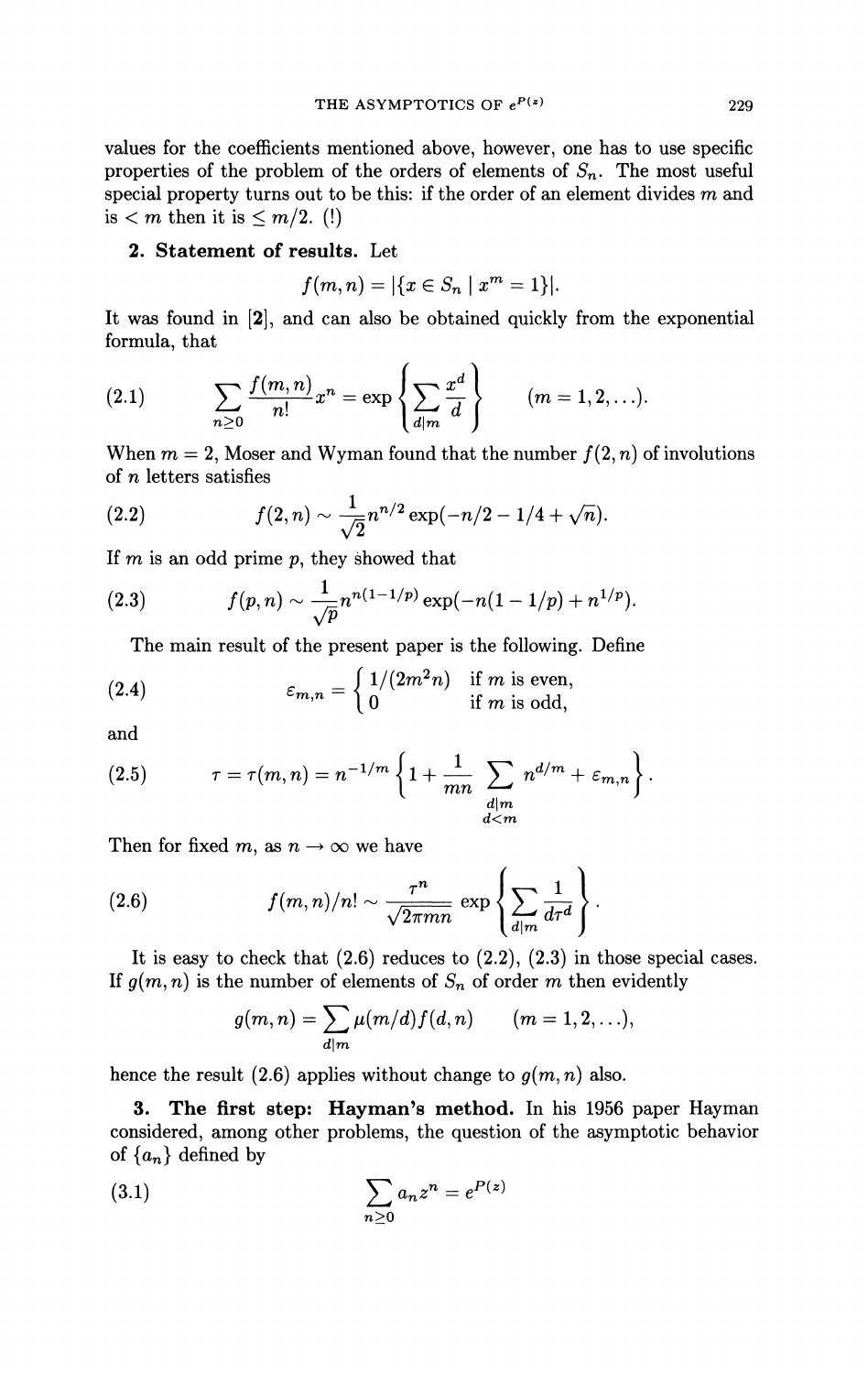where

(3.2) 
$$
P(z) = \sum_{l=1}^{m} c_l z^l
$$

is a polynomial of degree exactly m. The conditions on  $P(z)$  are that  $\exists n_0 \ni$  $\forall n > n_0: a_n > 0$ . He then showed that

(3.3) 
$$
a_n \sim \frac{e^{P(r_n)}}{\sqrt{2\pi mn}r_n^n} \qquad (n \to \infty)
$$

where  $r_n$  is the positive real root of the equation

$$
(3.4) \t\t\t rP'(r) = n.
$$

The usefulness of this answer depends on our being able to estimate the root of (3.4) with sufficient precision to allow  $r_n^n$  and  $e^{P(r_n)}$  to be estimated asymptotically also. In some applications of this method, such as to the growth of Bell numbers, this estimation has posed questions of extreme difficulty. In others it may be trivial. In this application it is do-able, as we will see. It is clear that for the root of (3.4) we have

$$
r_n \sim (n/mc_m)^{1/m}
$$

and therefore in order to estimate  $r_n$ <sup>n</sup> we will need  $r_n$  itself with an error of  $o(n^{-1+1/m})$  or better. This precision would also suffice for estimating  $e^{P(r_n)}$ in (3.3).

Hence our next task will be to estimate the root of (3.4) with the required precision.

**4. The second step: Lagrange inversion.** The form of the Lagrange inversion formula that we will use [9, p. 132] is this. If  $u = u(t)$  is the solution of the equation  $u = t\phi(u)$ , where  $\phi$  is analytic in some disc centered at the origin, then

(4.1) 
$$
u(t) = \sum_{l \geq 1} \beta_l t^l / l,
$$

where each  $\beta_l$  is the coefficient of  $u^{l-1}$  in the expansion of  $\phi(u)^l$ , and the expansion (4.1) converges in a suitable disc about the origin.

To bring the equation (3.4) that we wish to solve into this form we put  $u = r_n^{-1}, t = n^{-1/m}$  and

(4.2) 
$$
\phi(u) = \left\{ \sum_{l=1}^{m} lc_l u^{m-l} \right\}^{1/m} = \left\{ u^{m-1} P'(1/u) \right\}^{1/m}
$$

*l* agrange inversion formula that the so It now follows from the Lagrange inversion formula that the solution  $r = r_n$  of  $(3, 4)$  is of the form of (3.4) is of the form

(4.3) 
$$
\frac{1}{r_n} = \sum_{l=1}^{\infty} \frac{\beta_l}{ln^{l/m}}
$$

where

(4.4) 
$$
\beta_l = \text{Coeff}_{u^{l-1}}\{ [u^{m-1}P'(1/u)]^{l/m} \} \qquad (l = 1, 2, ...).
$$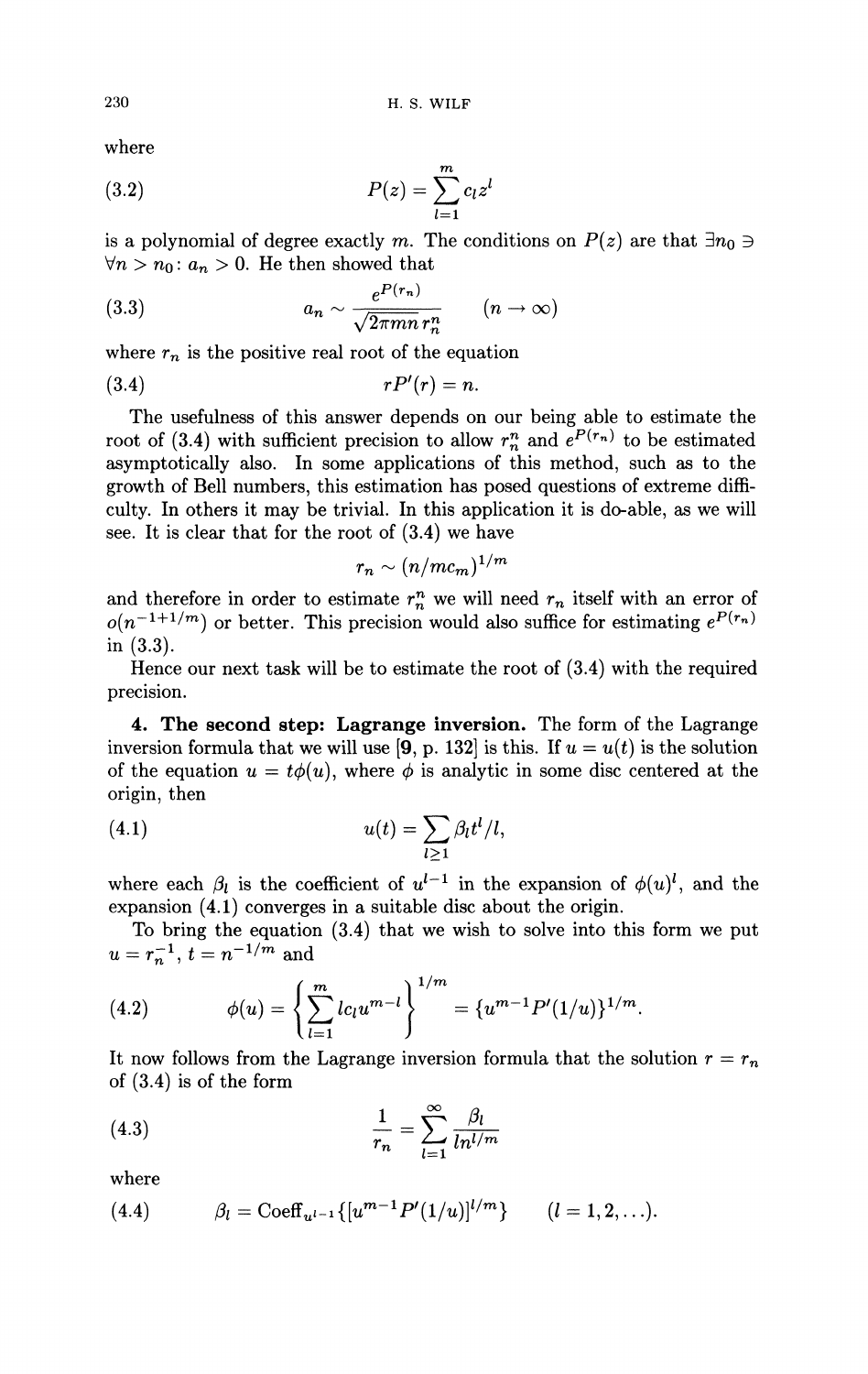The series (4.3) is convergent, by Lagrange's theorem, for all sufficiently large n, and it is obviously asymptotic as well.

For our present purposes there is more precision in (4.3) than we need. In order to estimate  $r_n^m$  we will need only the terms  $l \leq m+1$  in (4.3). We can summarize these observations in the following

**PROPOSITION.** The coefficients  $\{a_n\}$  of (3.1) satisfy

$$
a_n \sim \frac{e^{P(\rho_n)}}{\sqrt{2\pi mn}\,\rho_n^n}
$$

*where* 

$$
\frac{1}{\rho_n} = \sum_{l=1}^{m+1} \frac{\beta_l}{ln^{l/m}}
$$

*and the*  $\beta$ *'s are given by* (4.4).

It remains to deal with the numbers  $\beta_l$  of (4.4), which are presented there in a somewhat opaque fashion, as the  $(l-1)$ st coefficient of a function which itself depends on /.

**5. The third step: a bit of luck.** In order to proceed we must confront the specific polynomial

$$
P(z) = \sum_{d|m} z^d / d
$$

that we are interested in. First recall that the precision with which we need to know *rn* is

(5.1) 
$$
r_n = n^{1/m} + \cdots + o(n^{-1+1/m}).
$$

Next, the  $\beta$ 's are the coefficients of

$$
\{u^{m-1}P'(1/u)\}^{l/m} = \left\{\sum_{d|m} u^{m-d}\right\}^{l/m}
$$
  
(5.2)  

$$
= \{1 + u^{m-d_2} + \dots + u^{m-d_k}\}^{l/m}
$$

$$
= 1 + \frac{l}{m}(u^{m-d_2} + \dots + u^{m-d_k})
$$

$$
+ \frac{1}{2} \frac{l}{m} \left(\frac{l}{m} - 1\right) (u^{m-d_2} + \dots + u^{m-d_k})^2 + \dots
$$

Consider the powers of *u* that appear in the first parenthesis. Since  $d_2 \leq$  $m/2, m - d_2 \geq m/2$ , and those exponents of u must lie in  $[m/2, m - 1]$ . In the square of that first parenthesis there appear exponents in the range  $[m, 2m - 2]$ , and so forth. It follows that if all we need are  $\beta_1, \beta_2, \ldots, \beta_{m+1}$ then we will correctly find all of them by retaining only the terms shown in the last member of (5.2) above.

More precisely, we have

(5.3) 
$$
\beta_l = \begin{cases} 1, & \text{if } l = 1, \\ l/m, & \text{if } l = m - d + 1, d|m, d < m, \\ (1 + 1/m)/2m, & \text{if } l = m + 1 \text{ and } m \text{ is even.} \\ 0, & \text{for all other } l \leq m + 1. \end{cases}
$$